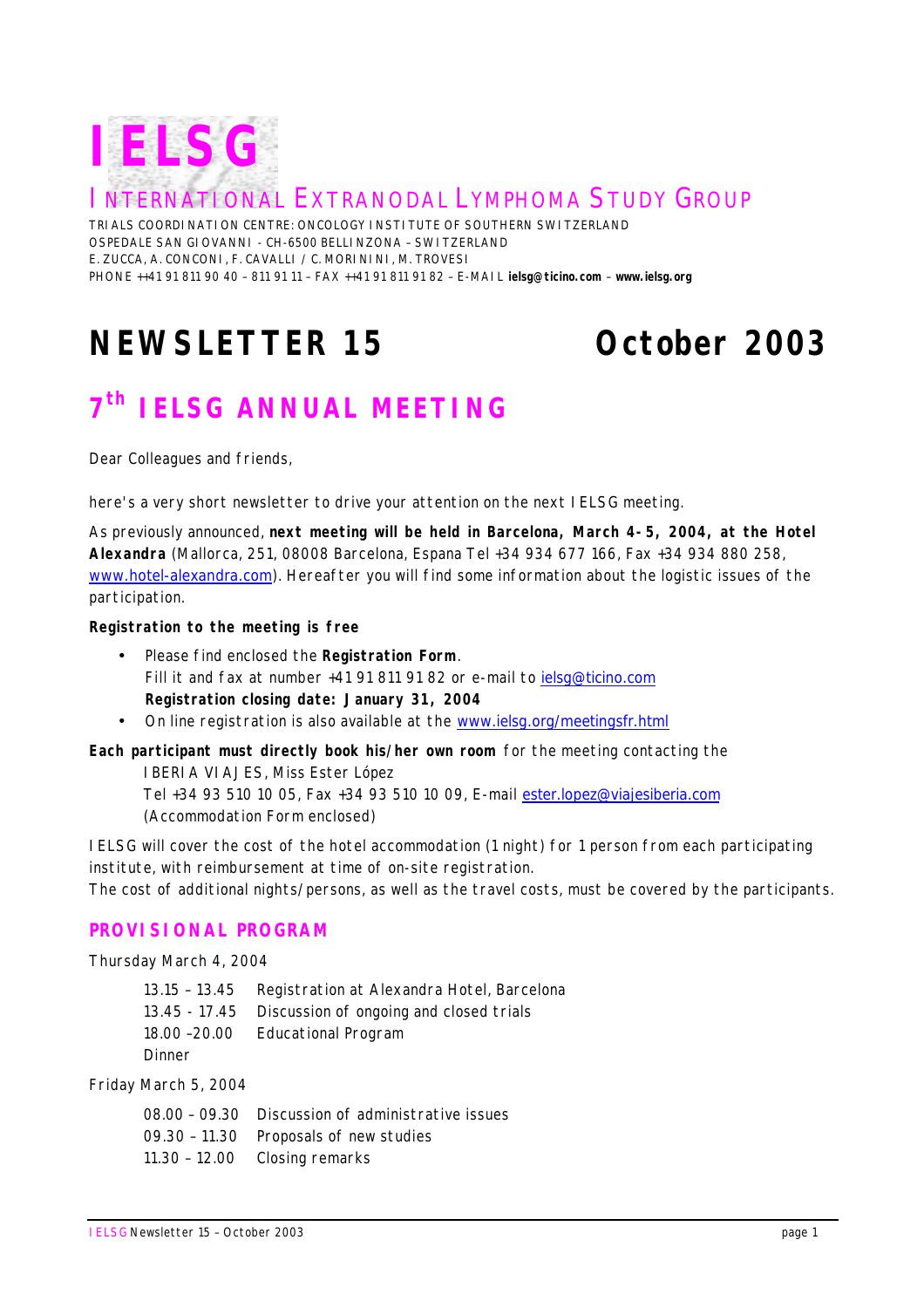## **ONGOING STUDIES**

By the way we would like to remind you the ongoing IELSG studies, still open for patient accrual. You can visit the website www.ielsg.org for more details.

#### • **PROSPECTIVE CLINICAL TRIALS**

IELSG 20: Randomized phase II trial on primary chemotherapy with high-dose methotrexate, alone or associated with high-dose cytarabine, followed by response- and age-tailored radiotherapy for immunocompetent patients with newly diagnosed primary central nervous system lymphoma

IELSG 19: Multicenter randomized trial of chlorambucil versus chlorambucil plus rituximab in extranodal marginal zone B-cell lymphoma of mucosa associated lymphoid tissue (MALT lymphoma)

IELSG 10: A phase II study of CHOP, with intrathecal methotrexate followed by radiotherapy, in patients with primary testicular non-Hodgkin's lymphoma

IELSG 4: Prospective randomized trial of chemotherapy vs chemotherapy plus irradiation in diffuse large-cell gastric lymphoma

#### • **RETROSCPECTIVE STUDIES**

IELSG 23: Retrospective evaluation of primary head and neck lymphoma IELSG 18: Retrospective international survey on primary effusion lymphomas IELSG 17: Multi-institutional retrospective analysis of intravascular lymphomatosis IELSG 15: Retrospective evaluation of primary breast lymphoma IELSG 14: Retrospective evaluation of primary bone lymphoma IELSG 11: Retrospective evaluation of cutaneous B-cell lymphomas

IELSG 22: Gastric irradiation for MALT lymphoma: a retrospective study. It will be opened soon.

### **LAST BUT NOT LEAST**

We are pleased to inform you that the results of the phase II study of rituximab in MALT lymphomas (IELSG 6) have recently been **published on Blood** (October 2003, Vol. 102, N. 8, 2741-2745)

Best regards,

*F. Cavalli, E. Zucca, A. Conconi, C. Morinini, M. Trovesi*